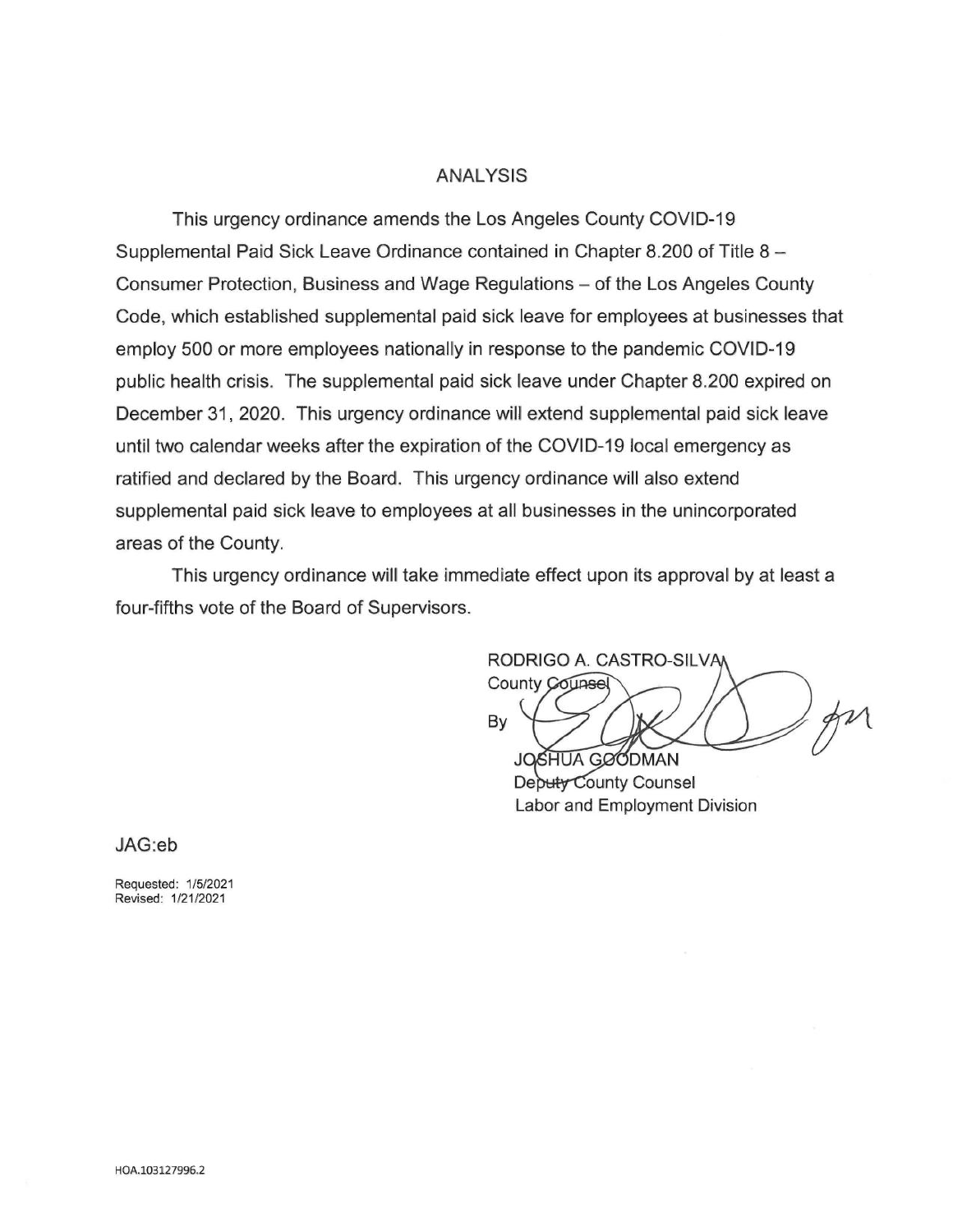# ORDINANCE NO.

An urgency ordinance amending Title 8 – Consumer Protection, Business and Wage Regulations of the Los Angeles County Code, relating to extending supplemental paid leave for employees of employers with 500 or more employees nationally for COVID-19 related reasons, and establishing supplemental paid leave for employees of all employers in the unincorporated areas of the County.

The Board of Supervisors of the County of Los Angeles ordains as follows:

SECTION 1. Division 5 is hereby added to read Sections 8.200.010, 8.200.020, 8.200.030, and 8.200.130 are hereby amended as follows:

8.200.010 Purpose.

As a result of the COVID-19 pandemic and "Safer at Home" emergency declarations by California Governor Gavin Newsom and the County of Los Angeles County Board of Supervisors issued to protect the public health and welfare, many workers in the County of Los Angeles are facing significant job and economic insecurity. To ensure fair employment practices during the economic upheaval resulting from the pandemic and to reduce the demand on government-funded social services, the County hereby requires all employers not covered by the Families First Coronavirus Response Act (H.R. 6201) and the California Governor's Executive Order N-51-20-in the County to<br>provide its employees with supplemental paid sick leave for COVID-19 related reasons, as set forth in this ordinance.

On March 18, 2020, the federal government enacted H.R. 6201 Federal Families First Coronavirus Response Act ("Families First Act"), which required employers with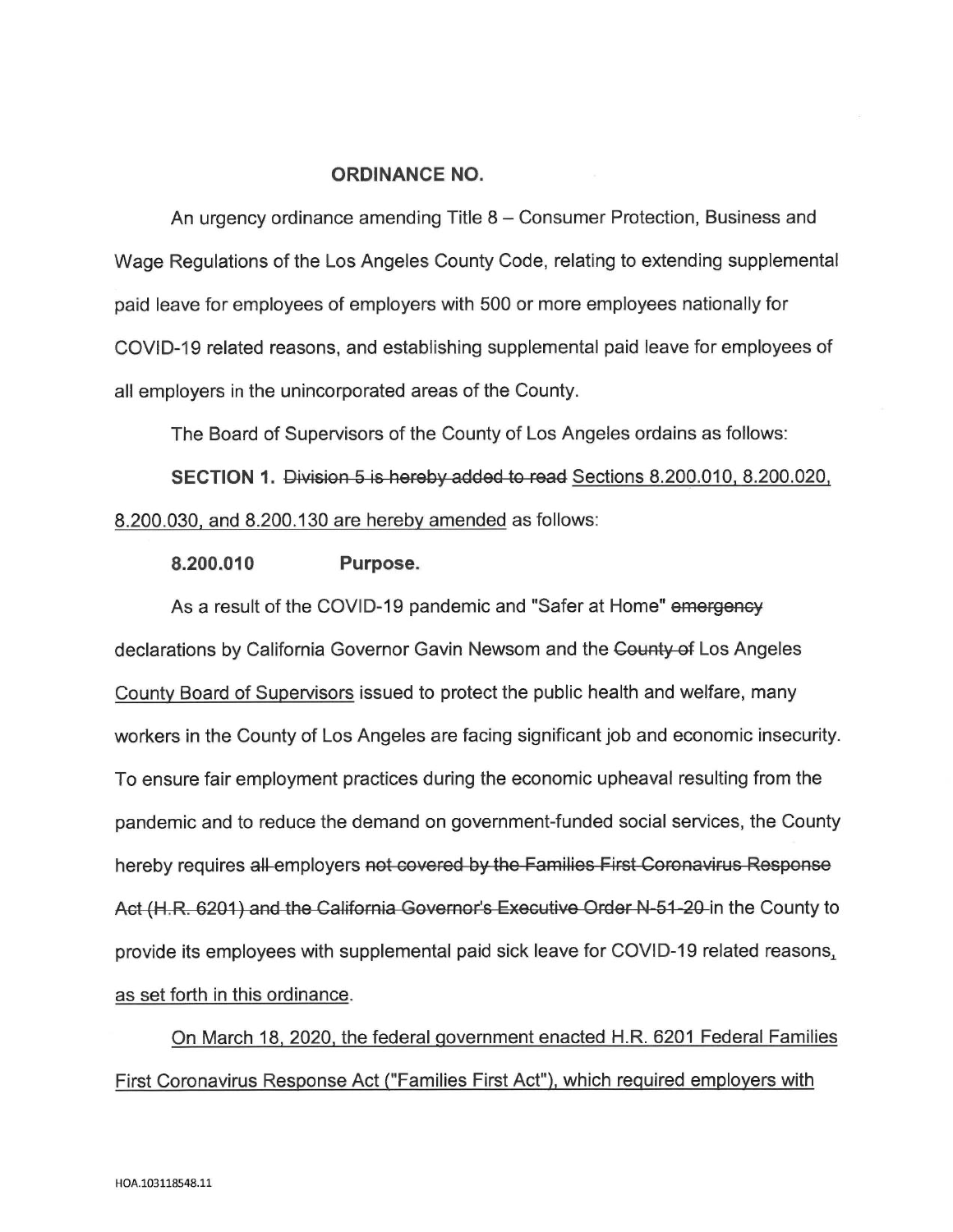fewer than 500 employees to provide supplemental paid sick leave benefits to their employees impacted by COVID-19.

On April 28, 2020, the County of Los Angeles enacted an urgency ordinance extending the paid sick leave benefit to employees at businesses that employ 500 or more employees nationally, in the County's jurisdiction, which were not covered by the Families First Act. The supplemental paid sick leave benefits provided under Chapter 8.200 expired on December 31, 2020. Given the continuing COVID-19 pandemic, the benefits under Chapter 8.200 should be extended.

However, the Families First Act's supplemental paid sick leave benefits for employees at employers with fewer than 500 employees also expired on December 31, 2020. Therefore, the sick leave benefits provided under Chapter 8.200 should be extended to all employers in the unincorporated areas of the County.

8.200.020 Definitions.

The following definitions shall apply to this Chapter:

A. "County" means the unincorporated areas of the County of Los Angeles.

B. "Emergency Responder" means an Employee who provides emergency response services, including, but not limited, to any of the following:

- $1.$ A peace officer;
- 2. A firefighter;
- 3. A paramedic;
- 4. An emergency medical technician;
- 5. A public safety dispatcher or safety telecommunicator;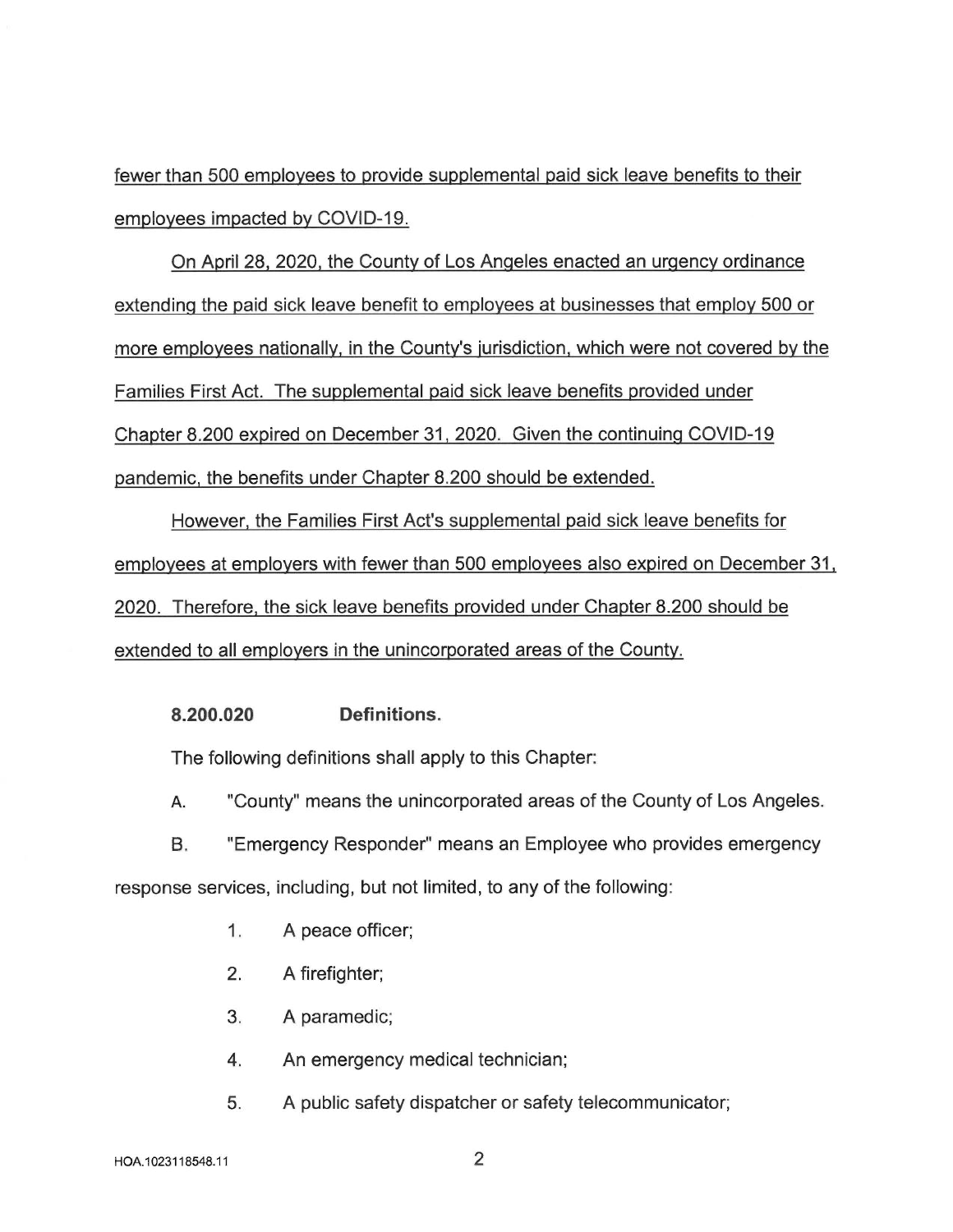6. An emergency response communication employee;

7. Rescue service personnel; and

8. Employees included in the definition of emergency responder in the regulations issued by the U.S. Department of Labor.

C. "Employee" means an individual who performs any work within the geographic boundaries of the County for an Employer. For purposes of this Chapter, a worker is presumed to be an Employee, and an Employer has the burden to demonstrate that a worker is a bona fide independent contractor and not an Employee. For the period of March 31, 2020 to December 31, 2020, Aa food sector worker, as defined in the California Governor's Executive Order N-51-20, is excluded from the definition of "Employee."

D. "Employer" means a person, as defined in Section 18 of the California Labor Code, including a corporate officer or executive, who directly or indirectly or through an agent or any other person, including through the services of a temporary service or staffing agency or similar entity, employs or exercises control over the wages, hours or working conditions of any Employee. For the period of March 31, 2020 to December 31, 2020. This, this Chapter applies only to Employers with 500 or more employees nationally. Effective January 1, 2021, this Chapter shall apply to all Employers in the unincorporated areas of the County. This Chapter and the definition of Employer does not apply to federal, state, or local government agencies.

E. "Family member" means the Employee's child, parent or spouse. "Child" means a biological, adopted, or foster child, a stepchild, a legal ward, or a child of a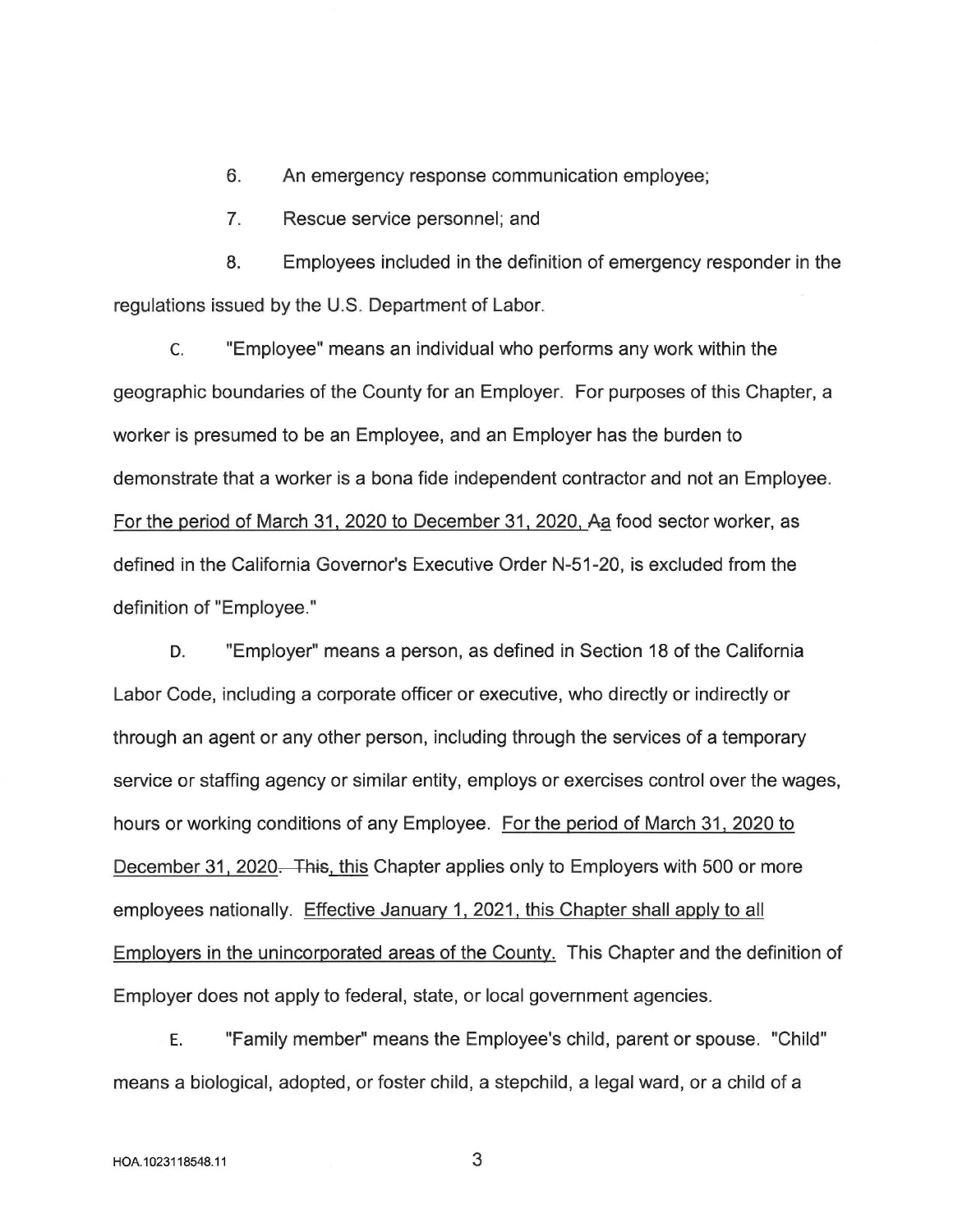person standing in loco parentis who is either of the following: (a) under 18 years of age or (b) an adult dependent child. "Parent" means a biological, foster, or adoptive parent, a stepparent, a legal guardian, or other person who stood in loco parentis to the Employee when the Employee was a child.

F. "Health Care Provider" means an Employee who provides emergency response services, including, but not limited, to any of the following:

1. Medical Professionals;

2. Employees who are needed to keep hospitals and similar health care facilities well supplied and operational;

3. Employees who are involved in research, development, and production of equipment, drugs, vaccines, and other items needed to combat the COVID-19 public health emergency; and

4. Employees included in the definition of health care provider in the regulations issued by the U.S. Department of Labor.

G. "Person" means a person, association, organization, partnership, business trust, limited liability company or corporation.

H. "Supplemental Paid Sick Leave" means time an Employee is compensated by an Employer for COVID-19 related leaves as described in Section 8.200.040.

8.200.030 Supplemental Paid Sick Leave Entitlements.

A. An Employer's obligation to begin providing Supplemental Paid Sick Leave under this Chapter iscommences March 31, 2020.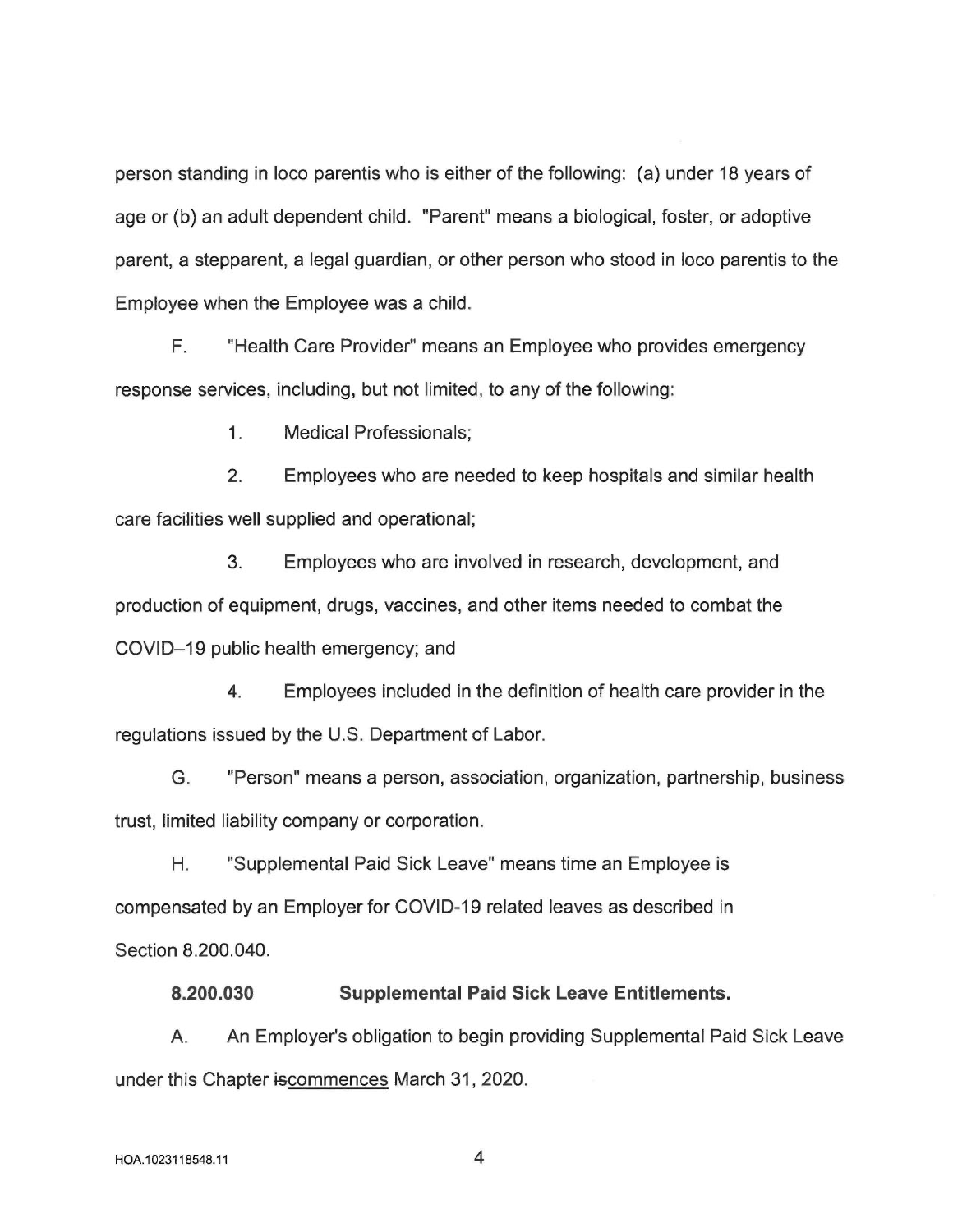B. An Employee who is employed by an Employer on the effective date of this Chapter is entitled to Supplemental Paid Sick Leave as follows:

An Employee who works at least forty (40) hours per week or is  $1.$ classified as a full-time Employee by the Employer shall receive no more than eighty (80) hours of Supplemental Paid Sick Leave under either the Families First Act or this Chapter for the entire period covered under this Chapter. Supplemental Paid Sick Leave shall be calculated based on an Employee's highest average two week pay over the period of January 1, 2020 through the effective date of this Chapter.

2. An Employee who works less than forty (40) hours per week and is not classified as a full-time Employee by the Employer shall receive Supplemental Paid Sick Leave for the entire period covered under this Chapter in an amount no greater than the Employee's average two week pay over the period of January 1, 2020 through the effective date of this Chapter. Such Supplemental Paid Sick Leave must be reduced by the supplemental paid sick leave paid under the Families First Act.

3. An Employee who has exhausted the Supplemental Paid Sick Leave entitlements in Section 8.200.030(6) or the supplemental paid sick leave benefits in the Families First Act by December 31, 2020, is not eligible for any additional allotment of Supplemental Paid Sick Leave after that date.

C. In no event shall the Supplemental Paid Sick Leave amount paid to an Employee exceed \$511 per day and \$5,110 in the aggregate. Employees of joint Employers are only entitled to the total aggregate amount of leave specified for Employees of one Employer.